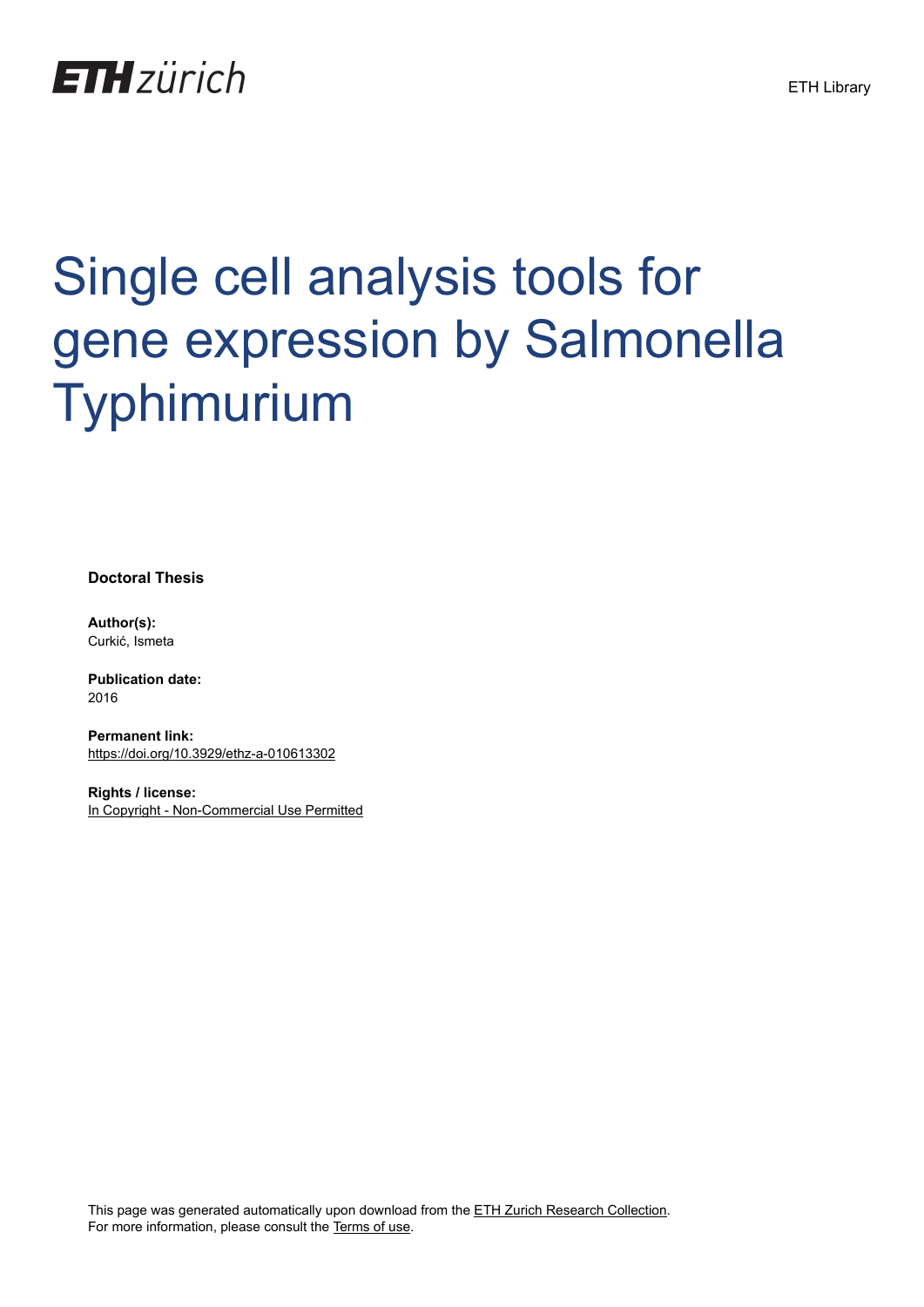DISS. ETH NO. 23266

## **Single cell analysis tools for gene expression by** *Salmonella* **Typhimurium**

A thesis submitted to attain the degree of

#### **DOCTOR OF SCIENCES of ETH ZURICH**

(Dr. sc. ETH ZURICH)

presented by

#### **ISMETA CURKIĆ**

M.Sc., Veterinärmedizinische Universität Wien born on 17.10.1987 citizen of Austria

> accepted on the recommendation of Prof. Wolf-Dietrich Hardt Prof. Martin Ackermann Prof. Manfred Claassen Prof. Hans-Martin Fischer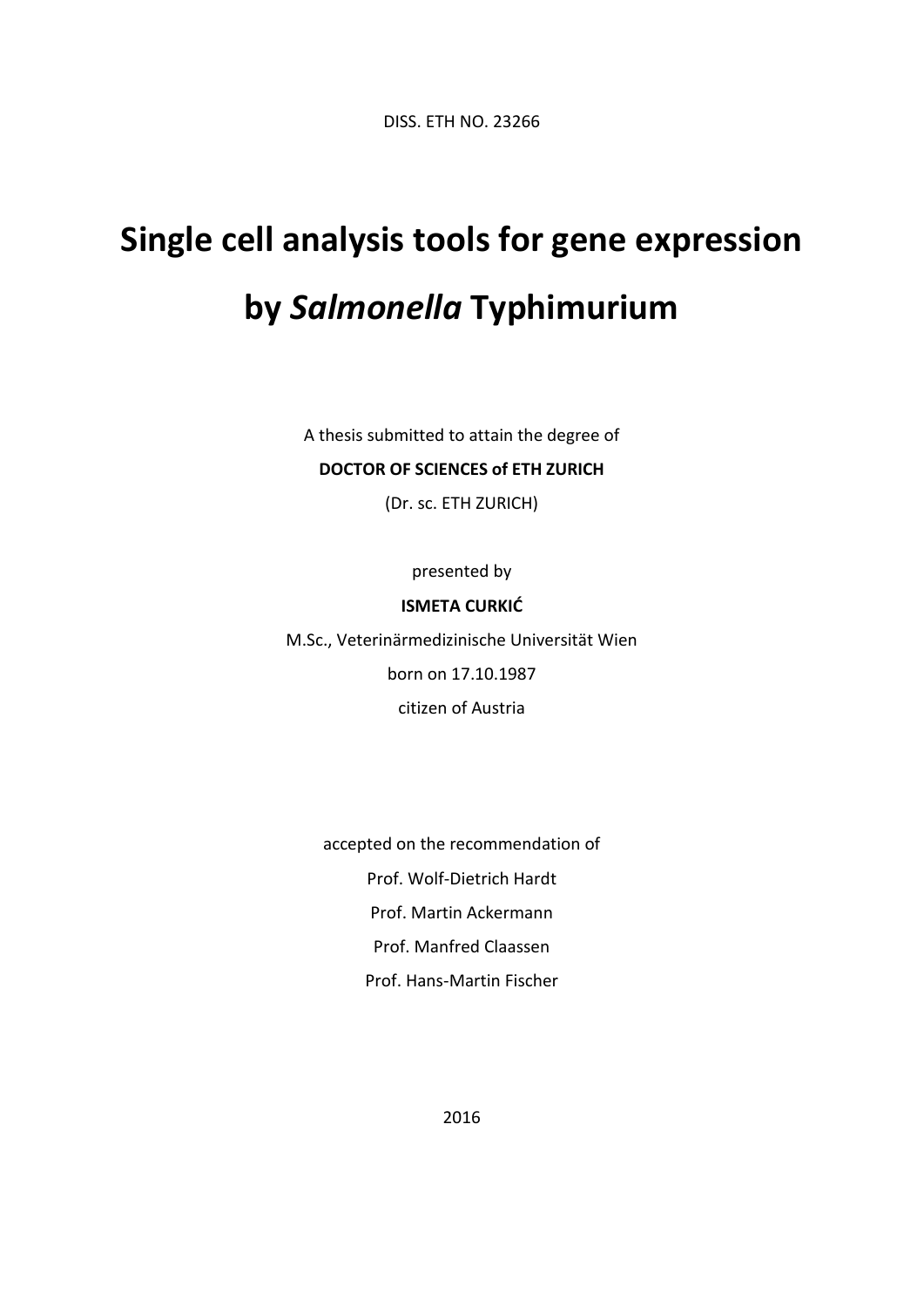Summary

### Summary

Since its first description in 1885, *Salmonella enterica* has caused numerous cases of disease throughout the world. The non-typhoidal *Salmonella enterica* subspecies enterica serovar Typhimurium (*S*. Tm) is a major cause of foodborne disease worldwide and is mainly transmitted via contaminated food or water.

The pathogenicity of *Salmonella* spp. is based on the two type-three secretion systems, the type three secretion system 1 (TTSS-1 or T1) and the type three secretion system 2 (TTSS-2 or T2). Both TTSSs form needle-like structures. They contribute to different steps of the infection. The T1 is essential for invasion into host cells, whereas T2 allows intracellular survival and replication. The genes encoding a functional T1 needle are encoded on a 40 kb pathogenicity island, termed *Salmonella* pathogenicity island 1 (SPI-1). Its expression is highly regulated and its regulation includes core regulation factors as well as global regulators that are encoded outside of SPI-1. The core regulatory cascade that controls T1 expression is comprised of the transcription factors *hilD*, *hilA*, *hilC* and *rtsA*, which activate the expression of each other and display auto-regulatory feedback loops to amplify their own expression. The major known T1 repressor *hilE* is encoded outside SPI-1 and represses T1 by direct binding of the T1 master regulator HilD. This highly complex regulation cascade controls and fine-tunes T1 expression.

The expression of the T1 needle is very costly for *S*. Tm and causes a metabolic burden that is accompanied by a reduced growth rate of the T1 expressing (T1<sup>+</sup>) cells. Because of the "cost" paid by T1 expressing cells, only a small subpopulation of the bacterial cells expresses this virulence factor in a given environment. Although the genes of the T1 regulation cascade are well established and the bistable behavior of T1 has been demonstrated in several earlier studies, the source of bistability has remained unclear. To clarify the roles of the different T1 regulators, it would be of interest to study the expression of all regulatory genes behind T1 simultaneously in single cells. This would allow identifying expression patterns before *t1* is expressed and might give insights into the generation of T1 bistability. Previous studies used fluorescent proteins coupled to single or more genes to analyze gene expression in single cells. However, when analyzing gene expression dynamics using different fluorescent proteins, variable maturation kinetics of the variable chromophores bias the gene expression analyses.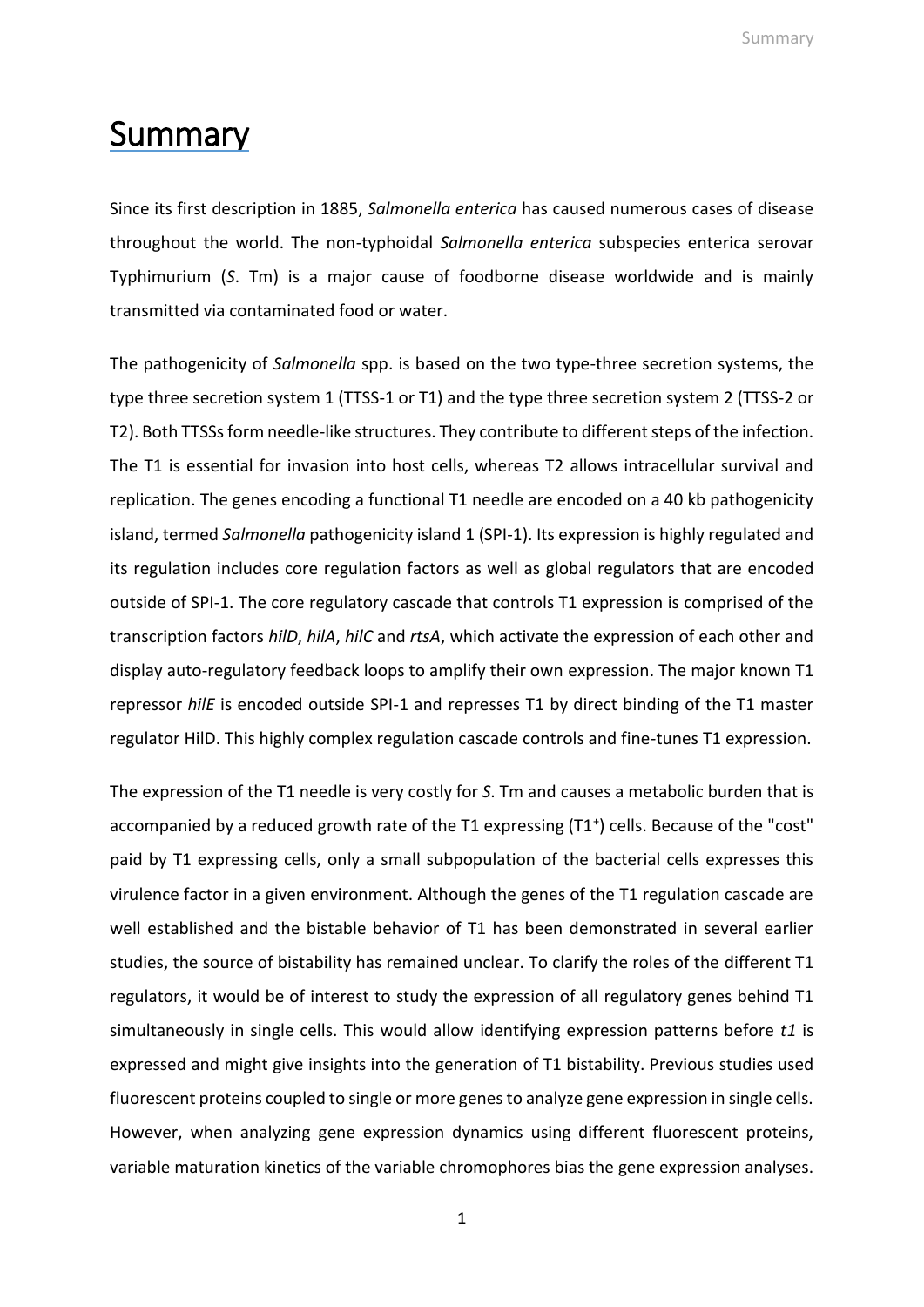Gene expression reporter systems that allow the dynamic analysis of several genes in real time without introducing a folding kinetics-based bias are still missing.

In Chapter 2, I describe the establishment of an invasin-based reporter system, a novel gene expression reporter system in *S*. Tm that might be used as alternative for fluorescent proteins. We fused a hemagglutinin epitope-tagged invasin reporter (*invA*<sub>HA</sub>) to different SPI-1 encoded genes, and benchmarked its expression using standard *gfp* reporter. We could demonstrate that the InvA<sub>HA</sub> reporter system performs at least as well as the fluorophore-based approach. This chapter provides important groundwork for the future establishment of a multidimensional *invA* reporter system using differentially epitope-tagged *invA* variants.

Chapter 3 describes the establishment of the microfluidics microscopy system, which allows the analysis of gene expression within single cells in a stable long-term incubation system. This setting provides a useful tool to assess the dynamics of the T1 regulatory genes, i.e. when combined with the epitope-tagged invasin reporters as described in Chapter 1.

Finally, we were analyzing the role of the RpoE-mediated membrane stress response during the expression of the T1 needle and cytoplasmic fluorophores. In particular, we addressed the role of the zinc-metalloprotease RseP, which is involved in the membrane stress response (Chapter 4).

Overall, this thesis provides important groundwork to demonstrate the suitability of the *invA*HA reporter system for gene expression analyses as alternative for fluorescent reporters in *S*. Tm. This reporter system could be applied in the microfluidics microscopy setup, described in this thesis. Furthermore, this thesis points out the still unresolved complexity of T1 regulation.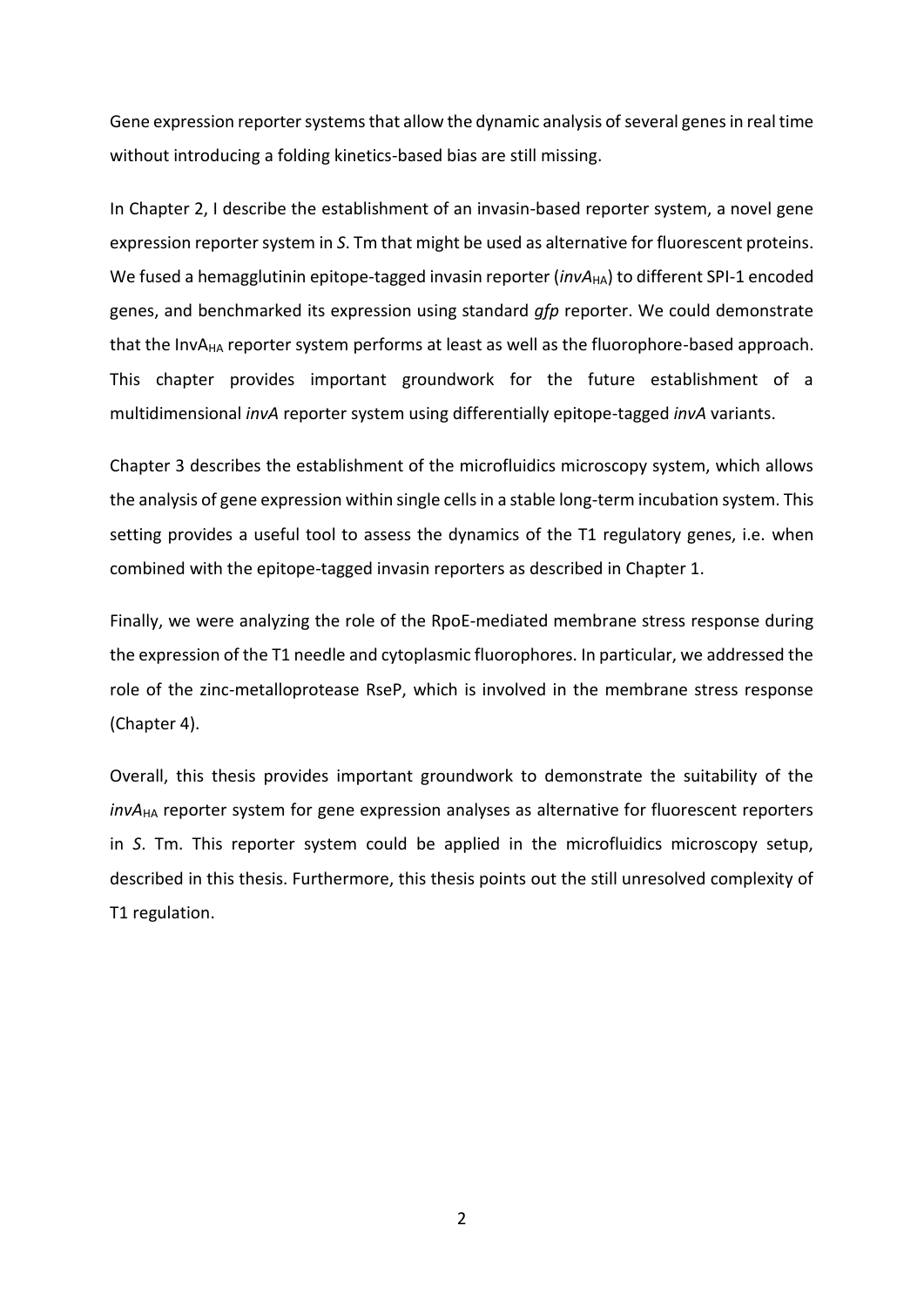### Zusammenfassung

Seit der Beschreibung im Jahre 1885, hat *Salmonella* enterica weltweit zahlreiche Krankheitsfälle ausgelöst. Der nicht-typhoide Salmonellenstamm *Salmonella enterica* Subspezies enterica Serovar Typhimurium (*S*. Tm) ist einer der bedeutendsten Erreger von Lebensmittelinfektionen weltweit und wird hauptsächlich durch kontaminierte Nahrung oder Wasser übertragen.

Die Pathogenität von Salmonellen basiert auf den zwei Typ-3 Sekretionssystemen, Typ-3 Sekretionssystem 1 (TTSS-1 oder T1) und Typ-3 Sekretionssystem 2 (TTSS-2 oder T2). Beide Typ-3 Sekretionssysteme bilden nadelähnliche Strukturen. Sie sind an verschiedenen Schritten der Infektion beteiligt. Das T1 ist für die Invasion in die Wirtszelle essenziell, wobei das T2 das intrazelluläre Überleben und Replikation gewährleistet. Die Gene, die für eine funktionelle T1- Nadel kodieren, sind auf einer 40 kB grossen Pathogenitätsinsel, die als Salmonellen Pathogenitätsinsel 1 (SPI-1) bezeichnet wird, kodiert. Dessen Expression ist höchst reguliert und ihre Regulation umfasst sowohl Kern-Regulationsfaktoren als auch globale Regulatoren, die ausserhalb von SPI-1 kodiert sind. Die Kern-Regulationskaskade, die die T1 Expression kontrolliert, besteht aus den Transkriptionsfaktoren *hilD*, *hilA*, *hilC* und *rtsA,* die sich gegenseitig aktivieren und über Auto-Feedback Mechanismen besitzen, die ihre eigene Expression amplifizieren. Der wichtigste bekannte Repressor *hilE* wird ausserhalb von SPI-1 kodiert und reprimiert T1 durch direktes Binden an HilD. Diese hochkomplexe Regulationskaskade kontrolliert und stimmt die T1 Expression ab.

Die Expression der T1-Nadel ist für *S*. Tm sehr aufwändig und bewirkt eine metabolische Belastung, die eine reduzierte Wachstumsrate von Zellen, die T1 exprimieren (T1<sup>+</sup> Zellen), mit sich zieht. Wegen des "Preises", den T1 exprimierende Zellen zahlen müssen, exprimiert nur eine kleine Subpopulation der genetisch identischen Population diesen Virulenzfaktor in der gegebenen Umwelt. Obwohl die Gene der T1 Regulationskaskade schon gut etabliert sind und das bistabile Verhalten von T1 schon in mehreren früheren Studien demonstriert wurde, ist der Ursprung der Bistabilität noch immer unbekannt. Um die Rollen der einzelnen T1 Regulatoren klarzustellen, wäre es interessant die Expression aller T1 Regulationsgene gleichzeitig in einzelnen Zellen zu bestimmen. Das würde erlauben, die Expressionsmuster